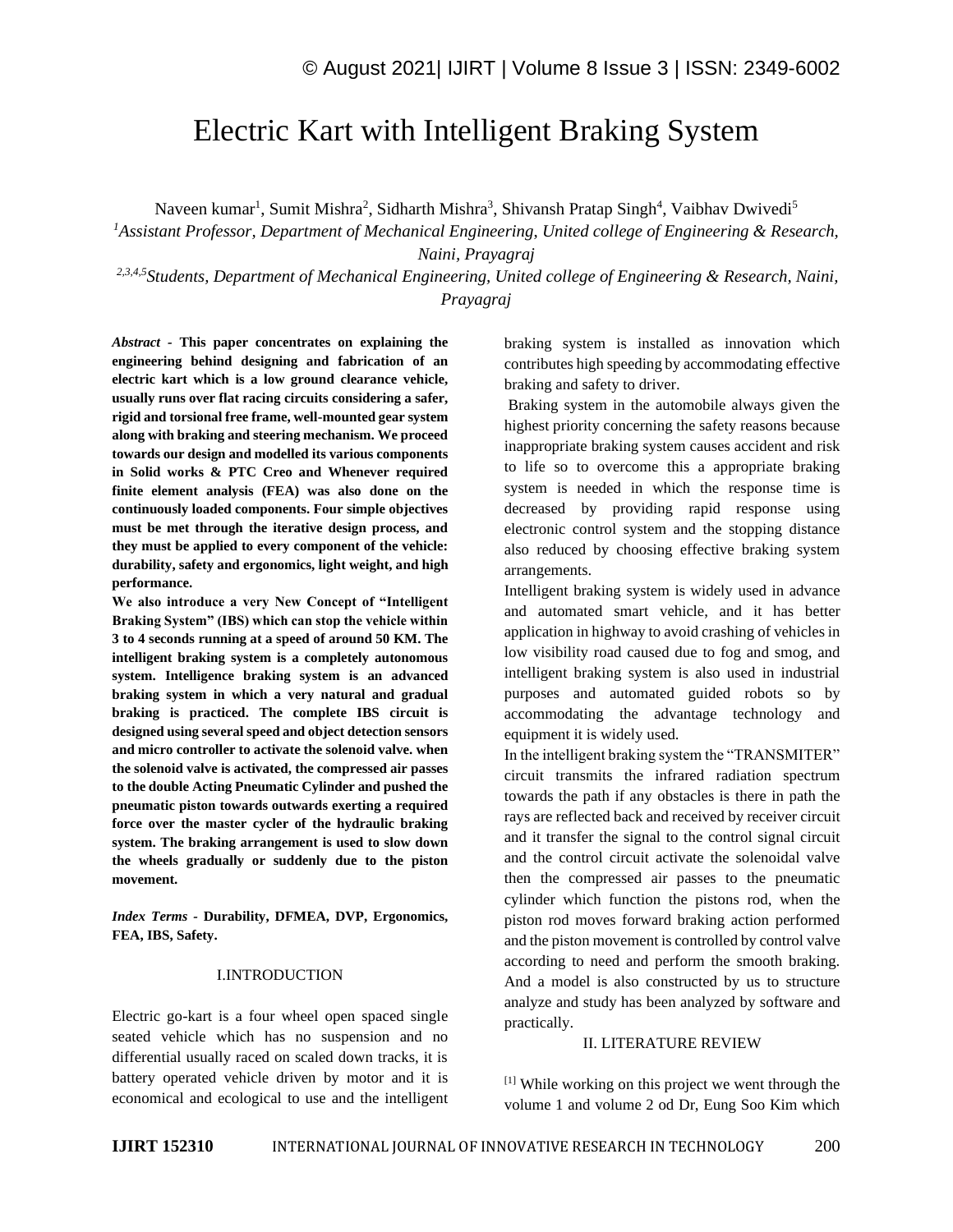# © August 2021| IJIRT | Volume 8 Issue 3 | ISSN: 2349-6002

was on the, "Fabrication of Auto Braking System Using Sensor". In which the system that they made was working on the IR i.e., Infra-Red sensors. He clearly talked about the betterment of the IR over the Ultrasonic sensors because choosing of sensors is clearly dependent on the type of work you are performing and for this application IR sensors turned out to be better. So, after analyzing this paper we decided to use IR sensors instead of Ultrasonic sensors.

[2]While further working on this project and going through the paper of, "Intelligence Braking System" using IR Sensor by Author Gunjan Koli (et al) Vol 3 , Issue 2 , 2017, we were clear about using the IR sensor i.e. Infra-Red Sensor but there was one problem with this simple type of IR sensor that these are influenced by haze, smoke, fog and sunlight but after we went through the paper of Gunjan Koli where mentioned that the IR LIDAR TF-Luna Sensor does not get influenced by smoke, fog, sunlight or haze. So, after analyzing this paper we decided to use IR LIDAR TF-Luna Sensor instead of a simple IR sensor.

[3]While working on this project we were not clear about the type of brakes which we have to use but we were clear about something that has to be light in weight and quick in action so we went through the paper, "Design And Analysis of Intelligence Braking System" by Tushar Kavatkar (et al), 2017, where he suggested of using disc brake assembly instead of a set of drum brake as the disk brakes are light and has less components in it and they are very quick while in action and these have better anti-fading characteristic. So, after analyzing this paper we decided to use disc brakes instead of drum brakes.

[4] While working on this project we were concerned about the smooth working of the but had no idea on how to remove the jerkiness in the system but after going through the paper, "Design and Analysis of Intelligence Braking System" by S. Suresh (et al),2017, where he suggested to use the pneumatic system as these lowers the jerkiness in the system and provide smooth experience while performing the task and these will be pollution free and clean. So, after analyzing we decided to use the pneumatic system.

[5]While still working on this project we were slightly confused about the usage of ultrasonic sensor but after going through the paper, "INTELLIGENT BRAKING SYSTEM" by K. Harsihwar Reddy (et al) Vol 8, Issue 5, JETIR, 2017, we found out that that the sensor that

they used in their system had a shorter ranger of action but after more research we came to a conclusion that Lidar sensor has more range of action and these can perform better than the ultrasonic sensors at any time depending on the type of task you are performing



FIG 1: ELECTRIC GO KART

#### III. FRAME DESIGN

*A. Objective*

The chassis goal is to efficiently and safely enclose all of the kart's components, including the driver. Driver safety, drive train integration, structural weight, and operator ergonomics were all important features of the chassis during design and execution. The safety of the driver was the top consideration in the chassis design. By using Finite Element Analysis (FEA), the design assured:

1. To safeguard the driver's safety.

2. To keep the centre of gravity low.

3. Verify that all of the systems will fit on the chassis. *B. Material used*

The material AISI-1018 was chosen for the frame design because of its good weldability and strength. TABLE 1 : PHYSICAL PROPERTIES

| S.N.           | <b>PROPERTIES</b>            | <b>VALUES</b> |
|----------------|------------------------------|---------------|
| $\vert 1)$     | Tensile strength, Ultimate   | 450 MPa       |
| 2)             | Tensile strength, Yield      | 380 MPa       |
| 3)             | <b>Bulk Modulus</b>          | 200 GPa       |
| 4)             | <b>Shear Modulus</b>         | 80 GPa        |
| 5)             | <b>Modulus of Elasticity</b> | 200 GPa       |
| $\overline{6}$ | Poisson's ratio              | 0.29          |
|                | Elongation at break          | 16%           |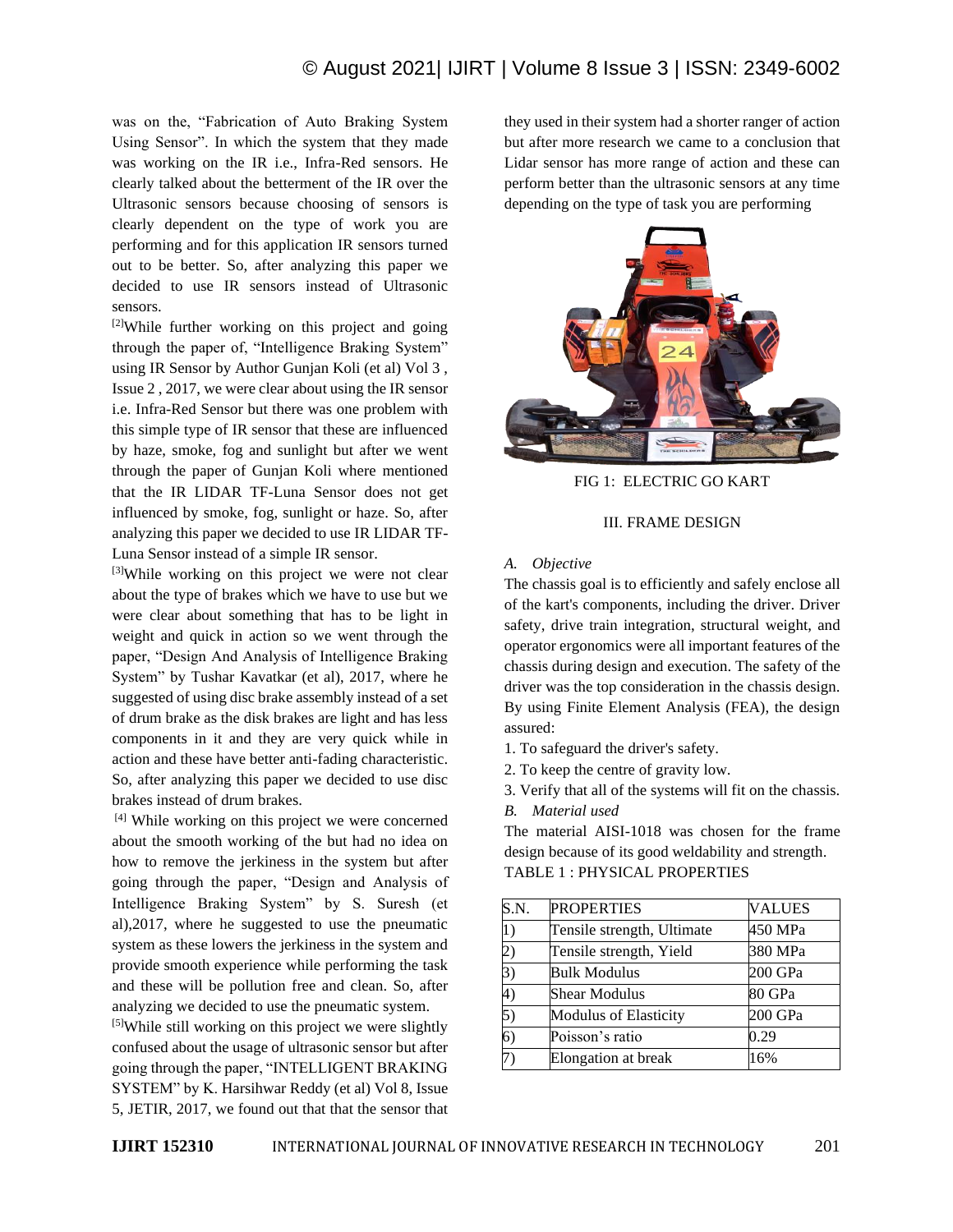# © August 2021| IJIRT | Volume 8 Issue 3 | ISSN: 2349-6002



FIG 2 **:** CHASSIS MODEL

TABLE 2: Specifications of Chassis

| <b>SR. NO. CHASSIS MATERIAL</b>    | <b>SPECIFICATION</b> |
|------------------------------------|----------------------|
| Type (Seam or Seamless) & Seamless |                      |
| Grade                              |                      |
| OD (outer diameter)                | 25.4mm               |
| Wall thickness                     | 2 mm                 |
| Cross section (circular, Circular  |                      |
| Rectangular, Square)               |                      |
| Material testing Certificate Yes   |                      |
| (Yes/No)                           |                      |

FORMULA USED

Impulse moment theorem = Newton's second law.  $F^*t = M (V_f - V_i)$ 

# IV. CALCULATIONS

#### EVALUATION OF PNEUMATIC PUMP

- Cylinder pressure  $= 10$  bar
- $Bore = 25$  mm
- Length of cylinder=  $150$ mm
- Assume the normal force applied on the pedal: 350 N 1) Force (F):

AS per formula,  $F = P^* ( \Pi d^2 / 4)$ 

$$
F = 1 \times \pi \ (25)^2 / 4
$$

$$
F = 491 N
$$

Which is more than required paddle force

2) Volume of cylinder (V): As per formula, (V) =  $A \times L$  $V = \pi d^2 / 4 \times L = \pi \times 252 / 4 \times 150$ 

$$
= 73.63 \times 103
$$
 mm<sup>3</sup>

3) Discharge (Q) = volume/ time =  $73.63 \times 103 / 60$  $= 1227.16$  mm<sup>3</sup>/sec

4) Area of piston (A):  $A = \pi d^2 / 4 = \pi \times 252 / 4$  $= 78.54$  mm

5) Piston Speed (S): As per formula,  $s=28.8\times (Q/A)$ Where,  $S =$  velocity in mm/ sec  $Q =$  volume of flow mm<sup>3</sup>/sec

- $A = \text{area of piston in mm}^2$
- $S = 28.8 \times 1227.16 / 78.54$ 
	- $= 450$  mm/sec= 0.45 m/sec.

# CALCULATION FOR BRAKING SYSTEM:

Gross weight of the vehicle:

 $W =$  weight of the vehicle (with load conditions) in kgs  $*$  9.81 = 200 $*$ 9.81 = 1962 N.

• Brake line pressure:

 $P =$  force on the brakes / area of master cylinders (as pedal ratio is 4:1)

= pedal ratio \*force on the pedal/area of master cylinder=  $4*350/(\pi/4)*(0.01)2 = 17.82$  MPa

• Clamping force (CF): CF= brake line pressure \*(area of caliper piston\*2)

 $= 17.82*( (\pi/4) * (25.4 * 10.2) 2 * 2)$ 

- $= 18059 N$
- Rotating force :  $RF = CF^* NO$ . of caliper pistons \*coff. friction of brake pads  $=18059*0.3*2=10835.4 N$
- Braking torque: BT: = rotating force\* effective disc radius  $= 10835.4*0.09 = 975.186$  N-m
- Braking force:

=(braking torque /tire radius)\*0.8

 $=(975.18/0.179)*0.8 = 4358.37 N$ 

• Deacceleration: f=-ma (-vee sign indicates force opposite direction)

 $a=-BF/m=-4358.37/200 = -21.79$  m/s2

• Stopping distance:  $(v^2 - u^2) = 2as(v=0, u=15 m/s)$ so, Stopping Distance = 5.23 meter

### V. INTELLIGENT BRAKING SYSTEM

Speed and control are the highly desirable things we want in our vehicle. And this is not fulfilled by manual braking system it is not easy for human beings to coordinate with different mechanism efficiently at a time, so for the better results we are introducing a new concept of "INTELLIGENT BRAKING SYSTEM"

The "TRANSMITER" circuit transmits a light beam with a wavelength close to that of the infrared spectrum. The rays are reflected if there is something in the way. The receiver circuit, known as the " RECEIVER," receives the reflected photons.

The control circuit gets the control signal from the receiver circuit, which receives the reflected rays. The solenoid valve is activated through the electric circuit.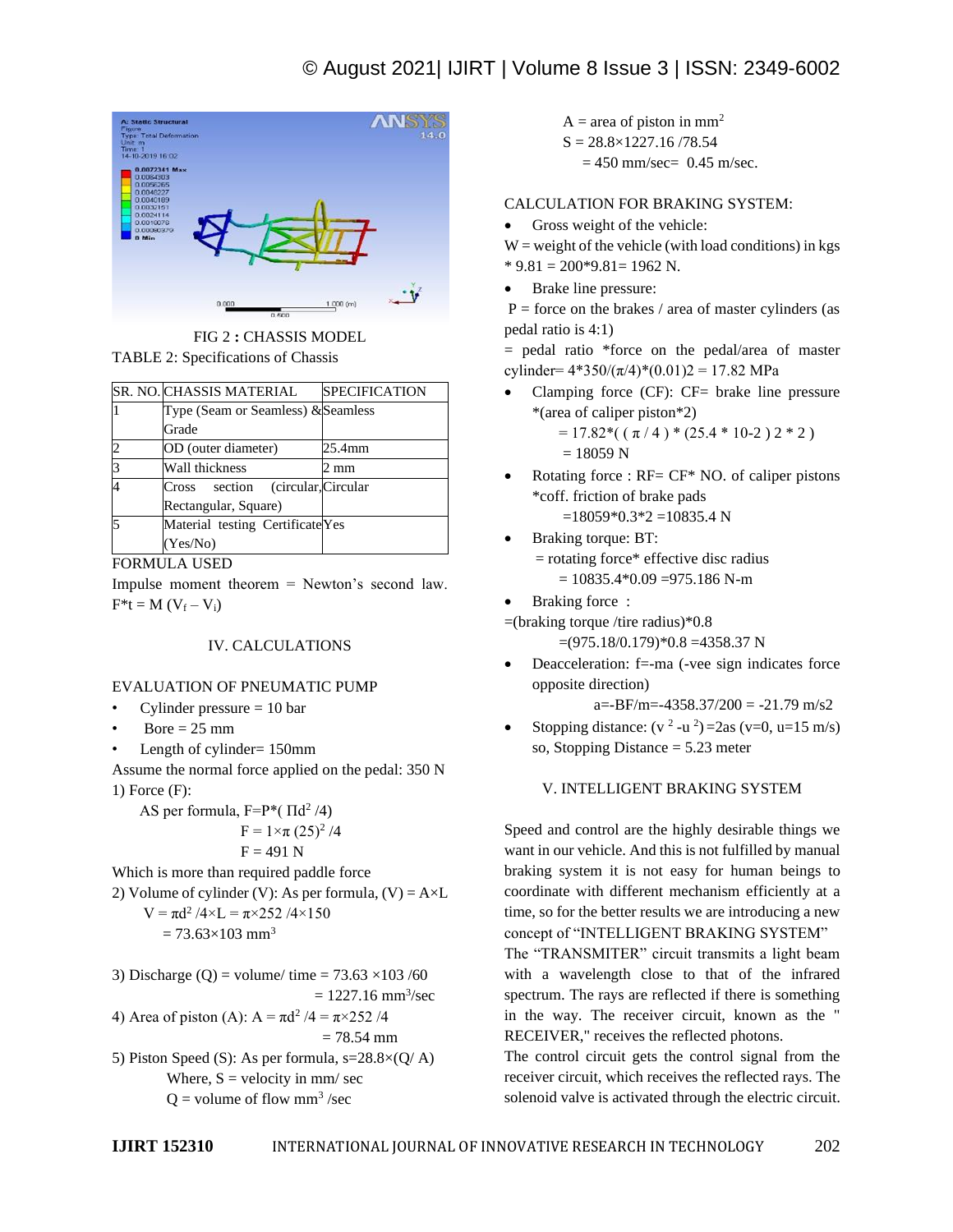# © August 2021| IJIRT | Volume 8 Issue 3 | ISSN: 2349-6002

The pressurised air goes to the Double Acting Pneumatic Cylinder once the solenoid valve is activated. The piston rod is moved by compressed air, which activates the pneumatic cylinder.

The braking system is initiated as the piston travels forward. Because of the piston movement, the braking system is employed to break the wheel gradually or suddenly. The "FLOW CONTROL VALVE" controls the braking speed by altering the valve.

In this project, we'll use this braking system in an electric go-kart. Compressed air is supplied through a compressor. Compressed air is delivered to the flow control valve via a Poly-urethene tube. As shown in the diagram, the flow control valve is connected to the solenoid valve.



FIG 3 : IBS SETUP

## VI. APPLICATIONS

- One of the primary issues that emerges is parking, because in congested places, automobiles that are larger in size make it difficult to accomplish the operation, and people sometimes end up hitting other objects around their vehicle.
- Because these brakes are less expensive, they provide the same level of safety as those found in high-end automobiles.
- One of the major areas that results in driving is the ease of braking; by using this system, we can reduce the jerkiness felt while braking because it analyses the situation automatically and produces the exact amount of force required to stop the

vehicle while also considering the comfort of the passengers.

- Using the intelligent braking system in the vehicle, we will also avoid vehicle crashes on highways due to reduced visibility caused by fog and smog.
- The usage of an IR LIDAR Sensor decreases the possibility of false sensor activation when turning around or passing another vehicle.



FIG 4 : SENSORS POSITIONING

#### VII. RESULT AND CONCLUSION

An intelligent braking system is the braking system of the future. The inter-disciplinary interaction of mechanics and electronics provides its greatest benefits –sensors, valves, and pneumatic cylinders work together and permit novel, highly dynamic brake. In this system, the Sensors unit sense the obstacle which can't be judge easily by basic human beings. This sensor gives a control signal and therefore the process of application of brake is completed within a few seconds. The intelligent braking system is beneficial in avoiding the damage and accidents that occur during the parking of a vehicle on the parking side especially when the driver parking a vehicle from the rear side Behind designing this technique, our main aim is to enhance the technique of prevention of accidents and also reducing the hazard from accidents like damage of the vehicle, injury of humans, etc.